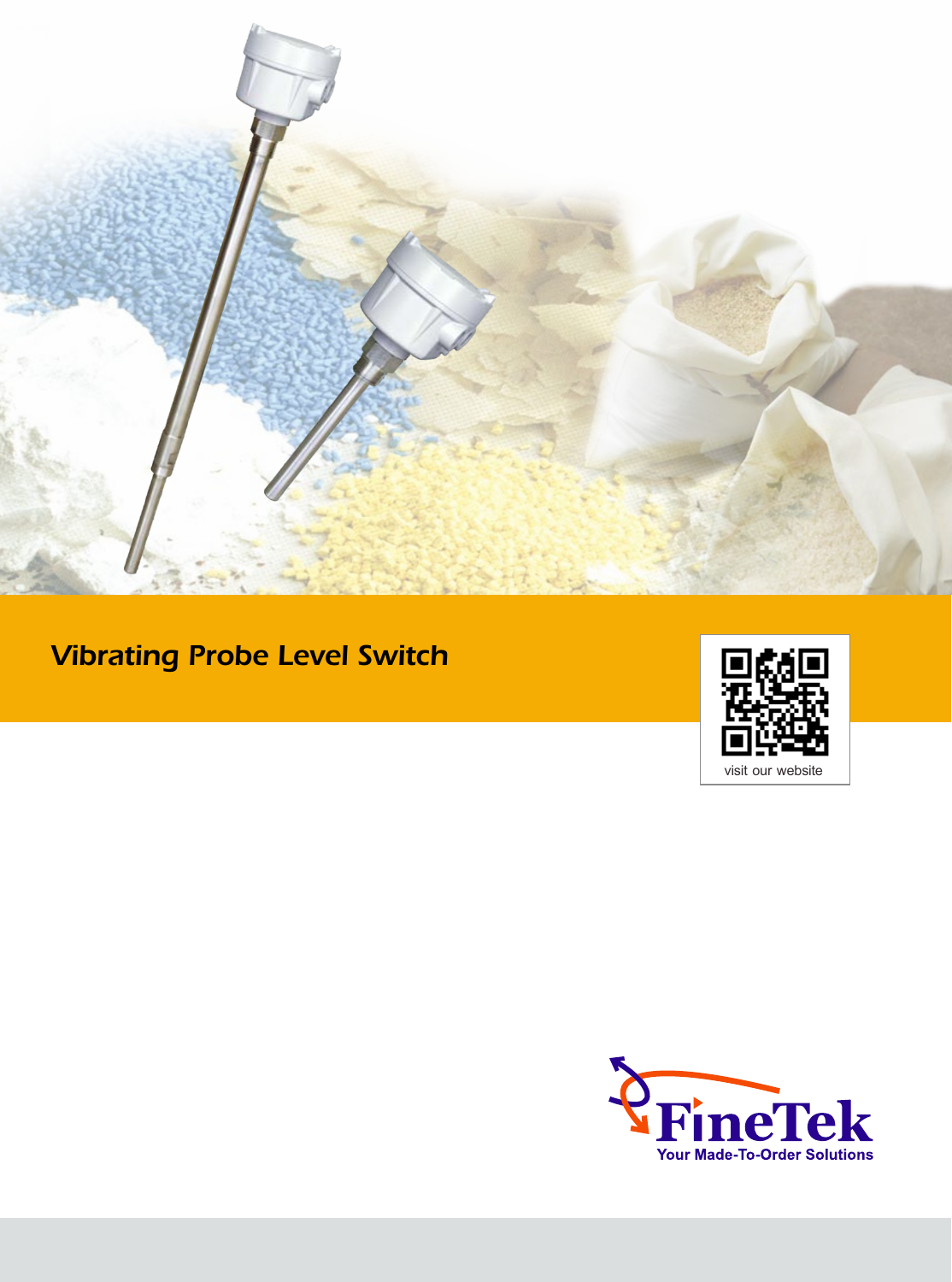# **WORKING PRINCIPLE**

The Finetek vibrating probe switch is highly versatile and can be used for most almost any bulk solid application. This includes level detection of almost any granular, sandy, chip like, foodstuff, grain or powdery materials.

The operating principle is based on the changes of vibration frequency of the tuning fork when it comes into contact with a liquid or solid material..

The Vibrating probe contains piezoelectric crystals built into the vibration tube that produce vibrations/resonations at specific frequencies. One

element acts as a transmitter of the signal and the other receives the signal and converts it to electrical output.

When the Vibrating probe comes in contact with material the vibration is weakened/dampened and results in a frequency change which triggers the switch. It's ideal for applications where: the dielectric constant is low (where capacitance level switches can't be used) ; when material moisture content changes easily; low viscosity liquids; there is a combination of differing materials in the container/tank.

The Vibrating probe provides a reliable & maintenance-free means of process control for bulk solids. Easy mounting at almost any angle and basic calibration procedures will provide reliable functioning and less required monitoring. This device can withstand tough lateral loads and static electricity.

Furthermore, it eliminates the application issues associated with jamming and clogging between tines on a 'tuning fork' device Also; it is equipped with a Fail-safe that prevents malfunctioning caused by power cuts

# **FEATURES**

- Voltage supply range 20~250, 50~60Hz Vac/ Vdc.
- SPDT Relay output, SSR MOSFET output.  $\bullet$
- Sensitivity adjustment is available for different density  $\bullet$ mediums.
- Low wear and tear, maintenance free and self cleaning.  $\bullet$
- $\bullet$ Fine powders can be detected.
- Euro and UL certified Models available.

# **APPLICATION**

Solid Level Detection Powders: Powdered milk, flour, spices, coffee beans, coffee powder, tea, salt, sugar, grains, chocolate Tobacco, powdered cellulose, powdered clay,

polystyrene powder, dry soot, soda ash, coal ash

#### **Granular & plastics:**

Gravel, glass fine power, granular plastics, foundry sand, cements, plastic pellets

#### **Chip or pellet like:**

Frozen potato chips, beans, peanuts, sweets and candy, animal / pet food

Wood shavings, chalk, steering chips, styrofoams, charcoals

### **BENEFITS**

- No calibration required, easy use, sturdy and durable
- Rounded design prevents medium build up on probe
- Operates well under high temperature, humid and moist conditions
- High vibration force  $\bullet$ (also helps shake off build up)
- **•** Fine powers can be detected.

# **Structure & Dimension**



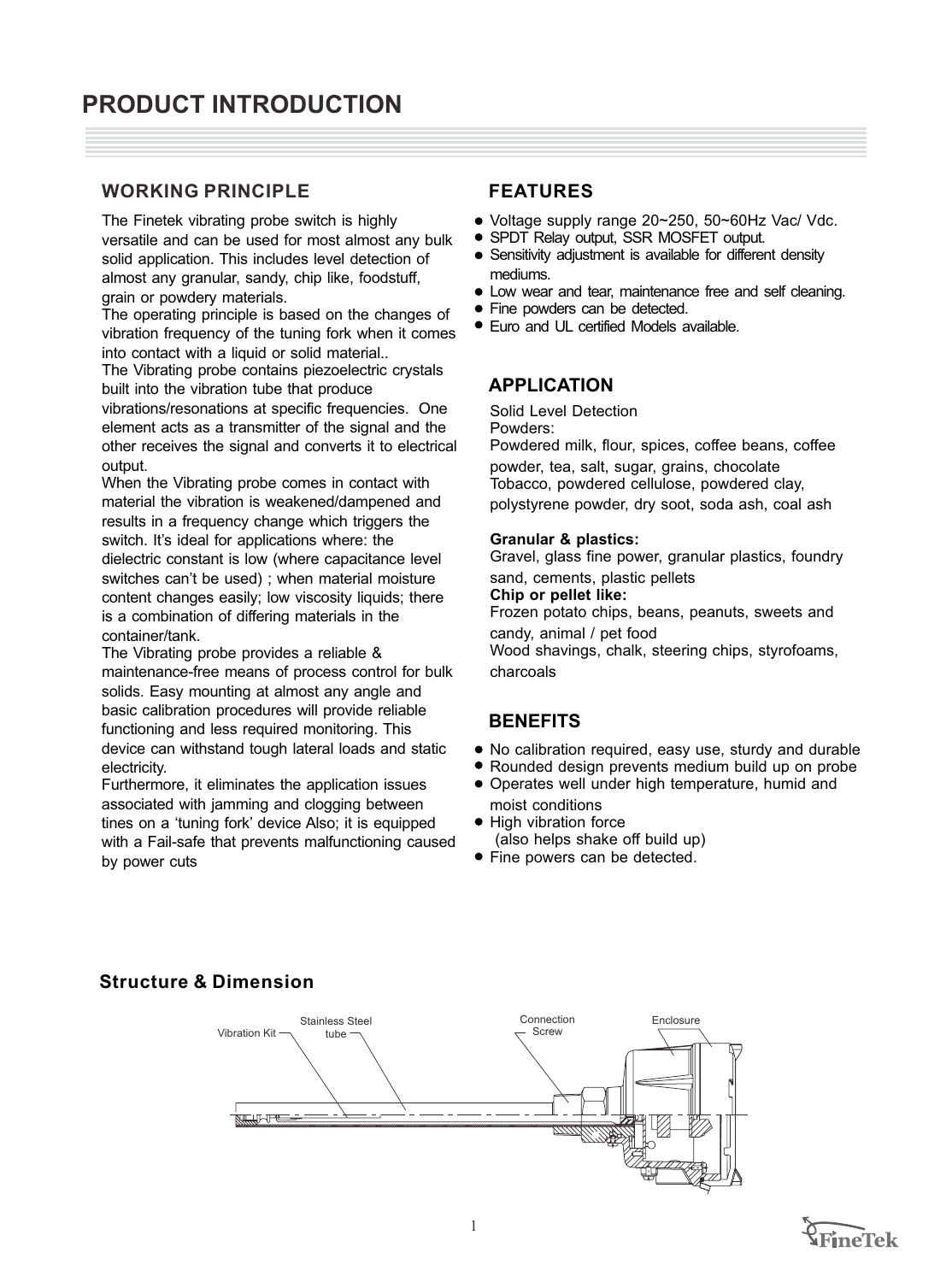# **SPECIFICATIONS**

| <b>Dimensions</b><br>(Unit:mm)        | $\phi$ 113-<br>108<br>$1/2$ "NPT<br>20<br>$-1$ " $PT$<br>275mm<br>$\rightarrow 19$ | $\rightarrow$ $\rightarrow$ 113 $\rightarrow$<br>108<br>$1/2$ "NPT<br>20<br>1"PT<br>275~400mm<br>$\blacktriangleright$ $\blacktriangleright$ $\neq$ 19 | $-\phi$ 113-<br>108<br>$1/2$ "NPT<br>20<br>$1"PT-$<br>$\phi$ 27.2→<br>$350$ mm~4M<br>$\phi$ 29 $\rightarrow$<br>150<br>$\leftarrow$ $\phi$ 19 |
|---------------------------------------|------------------------------------------------------------------------------------|--------------------------------------------------------------------------------------------------------------------------------------------------------|-----------------------------------------------------------------------------------------------------------------------------------------------|
| Order No.                             | <b>SC2100</b><br><b>[Standard Model]</b>                                           | <b>SC2110</b><br><b>[Probe Extension Model]</b>                                                                                                        | <b>SC2120</b><br><b>[Ultra Extension Model]</b>                                                                                               |
| Level sensor<br>housing               | Aluminum / IP65                                                                    |                                                                                                                                                        |                                                                                                                                               |
| Probe<br>construction                 | SUS 304 / 316                                                                      |                                                                                                                                                        |                                                                                                                                               |
| <b>Mounting</b>                       | 1"PT                                                                               |                                                                                                                                                        |                                                                                                                                               |
| <b>Conduit</b>                        | $1/2$ "NPT $\times 2$                                                              |                                                                                                                                                        |                                                                                                                                               |
| Max. vertical<br>load on rod.         | 177in.Lbs(20Nm)                                                                    |                                                                                                                                                        |                                                                                                                                               |
| <b>Operating</b><br>pressure.         | $-1 - 150$ PSI (10BAR)                                                             |                                                                                                                                                        |                                                                                                                                               |
| <b>Power supply</b>                   | 20~250, 50/60Hz Vac/ Vdc                                                           |                                                                                                                                                        |                                                                                                                                               |
| Power<br>consumption                  | 15VA (Max.)                                                                        |                                                                                                                                                        |                                                                                                                                               |
| Operating temp.<br>in ambient air     | -40°C~60°C                                                                         |                                                                                                                                                        |                                                                                                                                               |
| Operating temp.<br>$in$ bin           | -40°C~80°C                                                                         |                                                                                                                                                        |                                                                                                                                               |
| <b>Signal output</b>                  | Relay, SPDT, 5A/250Vac, PNP/NPN(MOSFET)400mA/60 Vac/ Vdc                           |                                                                                                                                                        |                                                                                                                                               |
| Min. material<br>density sensed       | Solid: $\geq$ 0.32g/cm <sup>3</sup>                                                |                                                                                                                                                        |                                                                                                                                               |
| <b>Time delay</b>                     | 0.6~1 Second / Operate; 2~5 Seconds / Reset                                        |                                                                                                                                                        |                                                                                                                                               |
| <b>Remote-test</b>                    | Yes                                                                                |                                                                                                                                                        |                                                                                                                                               |
| <b>Vibrating</b><br>frequency.        | 395~405HZ                                                                          |                                                                                                                                                        |                                                                                                                                               |
| <b>Selectable</b><br><b>Fail-safe</b> | Hi./ Lo.                                                                           |                                                                                                                                                        |                                                                                                                                               |
| <b>Selectable</b><br>sensitivity      | Hi./ Lo.                                                                           |                                                                                                                                                        |                                                                                                                                               |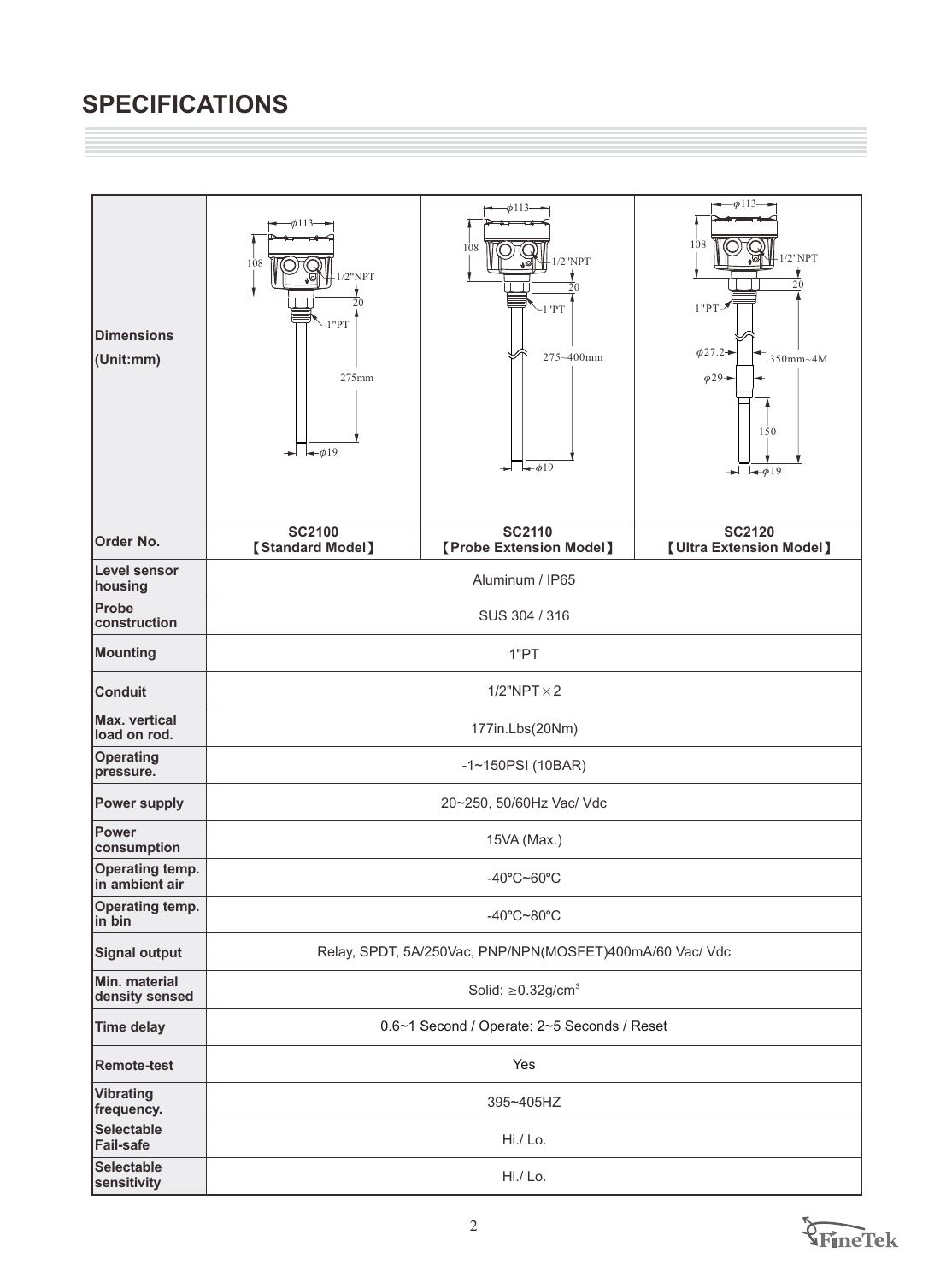# **SPECIFICATIONS**

| <b>Dimensions</b><br>(Unit:mm)           | $-\phi$ 113<br>108<br>$/2$ "NPT<br>20<br>"PT<br>$\triangleleft 0$<br>$\phi$ 30 $\rightarrow$<br>$600$ mm $\sim$ 15M<br>$\phi$ 19+<br>150 | -0113-<br>108<br>$1/2$ "NPT<br>$-1$ "PT<br>$275$ mm<br>$\leftarrow$ $\leftarrow$ $\phi$ 19 | $\phi$ 113<br>108<br>$1/2$ "NPT<br>$-1$ " $PT$<br>275~400mm<br>$\blacktriangleright$ $\blacktriangleright$ $\neq \phi$ 19 |
|------------------------------------------|------------------------------------------------------------------------------------------------------------------------------------------|--------------------------------------------------------------------------------------------|---------------------------------------------------------------------------------------------------------------------------|
| Order No.                                | <b>SC2300</b><br><b>[Cable Extension Model]</b>                                                                                          | <b>SC2500</b><br>[Corrosion-Proof]                                                         | <b>SC2510 [ Corrosion-Proof</b><br>& Extension Typ]                                                                       |
| Level sensor<br>housing                  | Aluminum / IP65                                                                                                                          |                                                                                            |                                                                                                                           |
| Probe<br>construction                    | SUS 304 / 316                                                                                                                            | SUS 304/316 Coating TEFLON                                                                 | SUS 304/316 Coating TEFLON                                                                                                |
| <b>Mounting</b>                          | 1"PT                                                                                                                                     | Flange 1"(min.)                                                                            | Flange 1"(min.)                                                                                                           |
| <b>Conduit</b>                           | $1/2$ "NPT $\times$ 2                                                                                                                    |                                                                                            |                                                                                                                           |
| <b>Max.</b> vertical<br>load on rod.     | 177in.Lbs(20Nm)                                                                                                                          |                                                                                            |                                                                                                                           |
| <b>Operating</b><br>pressure.            | $-1$ ~150PSI (10BAR)                                                                                                                     | $-1$ ~150PSI (10BAR)                                                                       | $-1$ ~150PSI (10BAR)                                                                                                      |
| <b>Power supply</b>                      | 20~250, 50/60Hz Vac/ Vdc                                                                                                                 |                                                                                            |                                                                                                                           |
| <b>Power</b><br>consumption              | 15VA (Max.)                                                                                                                              |                                                                                            |                                                                                                                           |
| <b>Operating temp.</b><br>in ambient air | -40°C~60°C                                                                                                                               |                                                                                            |                                                                                                                           |
| <b>Operating temp.</b><br>in bin         | $-40^{\circ}$ C $-80^{\circ}$ C                                                                                                          |                                                                                            |                                                                                                                           |
| <b>Signal output</b>                     | Relay, SPDT, 5A/250Vac, PNP/NPN(MOSFET)400mA/60 Vac/ Vdc                                                                                 |                                                                                            |                                                                                                                           |
| Min. material<br>density sensed          | Solid: $\geq$ 0.32g/cm <sup>3</sup>                                                                                                      |                                                                                            |                                                                                                                           |
| <b>Time delay</b>                        | 0.6~1 Second / Operate; 2~5 Seconds / Reset                                                                                              |                                                                                            |                                                                                                                           |
| <b>Remote-test</b>                       | Yes                                                                                                                                      |                                                                                            |                                                                                                                           |
| <b>Vibrating</b><br>frequency.           | 395~405HZ                                                                                                                                |                                                                                            |                                                                                                                           |
| <b>Selectable</b><br><b>Fail-safe</b>    | Hi./ Lo.                                                                                                                                 |                                                                                            |                                                                                                                           |
| <b>Selectable</b><br>sensitivity         | Hi./ Lo.                                                                                                                                 |                                                                                            |                                                                                                                           |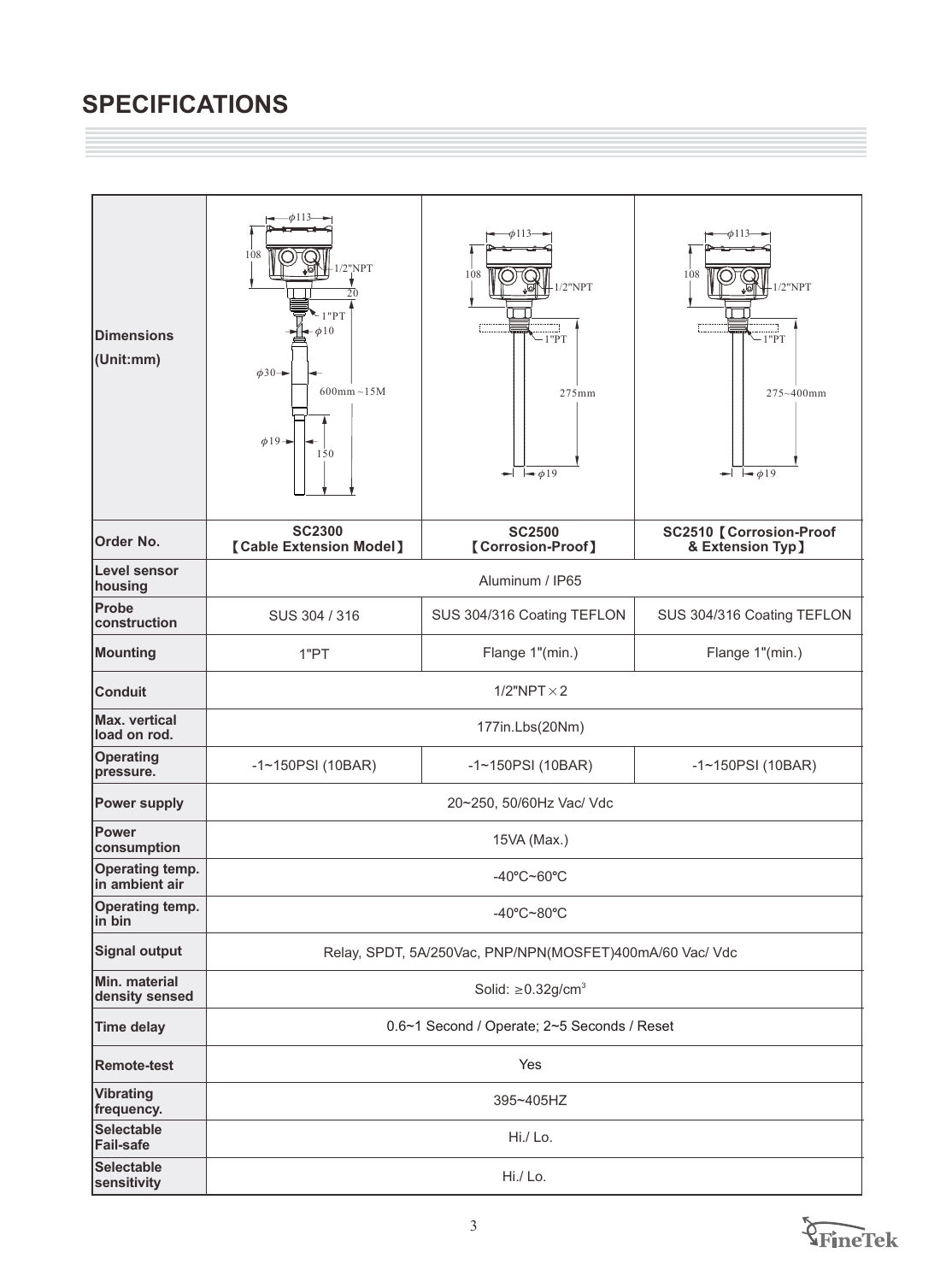#### NEPSI PROOF NO. GYJ111212 Ex d IIC T3~T6 PTB PROOF NO. 05 ATEX 1026 W II 2G Ex d IIB T6 Gb  $\textcircled{\scriptsize{1}}$  II 2D Ex tb IIIC T85 $^\circ$ C Db IP65

# **SPECIFICATIONS**

| Dimensions<br>(Unit:mm)           | -ф113-<br>108<br>$/2$ "NPT<br>20<br>$-1$ " $PT$<br>275mm<br>$\rightarrow \phi$ 19<br><b>Ex</b><br>NEPS\<br>$\xi$ | -ф113—<br>108<br>$/2$ "NPT<br>20<br>$-1$ " $PT$<br>275~400mm<br>(Ex)<br>$\rightarrow$ 019<br>(ξχ) | $-\phi$ 113<br>108<br>$1/2$ "NPT<br>20<br>1"PT'<br>$-\phi$ 29<br>350mm~4M<br>150<br><b>Ex</b><br>NEPSI<br>$\phi$ 19 $ -$<br>Έχ) |
|-----------------------------------|------------------------------------------------------------------------------------------------------------------|---------------------------------------------------------------------------------------------------|---------------------------------------------------------------------------------------------------------------------------------|
| <b>Order No.</b>                  | <b>SC1700</b><br><b>[Standard Type]</b>                                                                          | <b>SC1701</b><br>[Probe Extension Type]                                                           | <b>SC1710</b><br><b>[Ultra Extension Type]</b>                                                                                  |
| Level sensor<br>housing           | Aluminum                                                                                                         |                                                                                                   |                                                                                                                                 |
| Probe<br>construction             | SUS 304 / 316                                                                                                    |                                                                                                   |                                                                                                                                 |
| Mounting                          | Screw: 1"PT or PF, Flange: 1"~6"JIS / DIN / ANSI                                                                 |                                                                                                   |                                                                                                                                 |
| <b>Conduit</b>                    | $1/2$ "NPT $\times$ 2                                                                                            |                                                                                                   |                                                                                                                                 |
| Max. vertical<br>load on rod.     | 177in.Lbs(20Nm)                                                                                                  |                                                                                                   |                                                                                                                                 |
| <b>Operating</b><br>pressure.     | -1~150PSI (10BAR)                                                                                                |                                                                                                   |                                                                                                                                 |
| <b>Power supply</b>               | 20~250Vac/dc                                                                                                     |                                                                                                   |                                                                                                                                 |
| Power<br>consumption              | <b>15W</b>                                                                                                       |                                                                                                   |                                                                                                                                 |
| Operating temp.<br>in ambient air | -20°C~70°C                                                                                                       |                                                                                                   |                                                                                                                                 |
| Operating temp.<br>in bin         | -40°C~80°C                                                                                                       |                                                                                                   |                                                                                                                                 |
| Signal output                     | Relay, SPDT, 3A/250Vac Max.                                                                                      |                                                                                                   |                                                                                                                                 |
| Min. material<br>density sensed   | Solid: $\geq$ 0.32g/cm <sup>3</sup>                                                                              |                                                                                                   |                                                                                                                                 |
| <b>Time delay</b>                 | 0.6 Second / Operate; 2~5 Seconds / Reset                                                                        |                                                                                                   |                                                                                                                                 |
| <b>Vibrating</b><br>frequency.    | 395~405HZ                                                                                                        |                                                                                                   |                                                                                                                                 |
| <b>Selectable</b><br>Fail-safe    | Hi./ Lo.                                                                                                         |                                                                                                   |                                                                                                                                 |
| <b>Selectable</b><br>sensitivity  | Hi./ Lo.                                                                                                         |                                                                                                   |                                                                                                                                 |

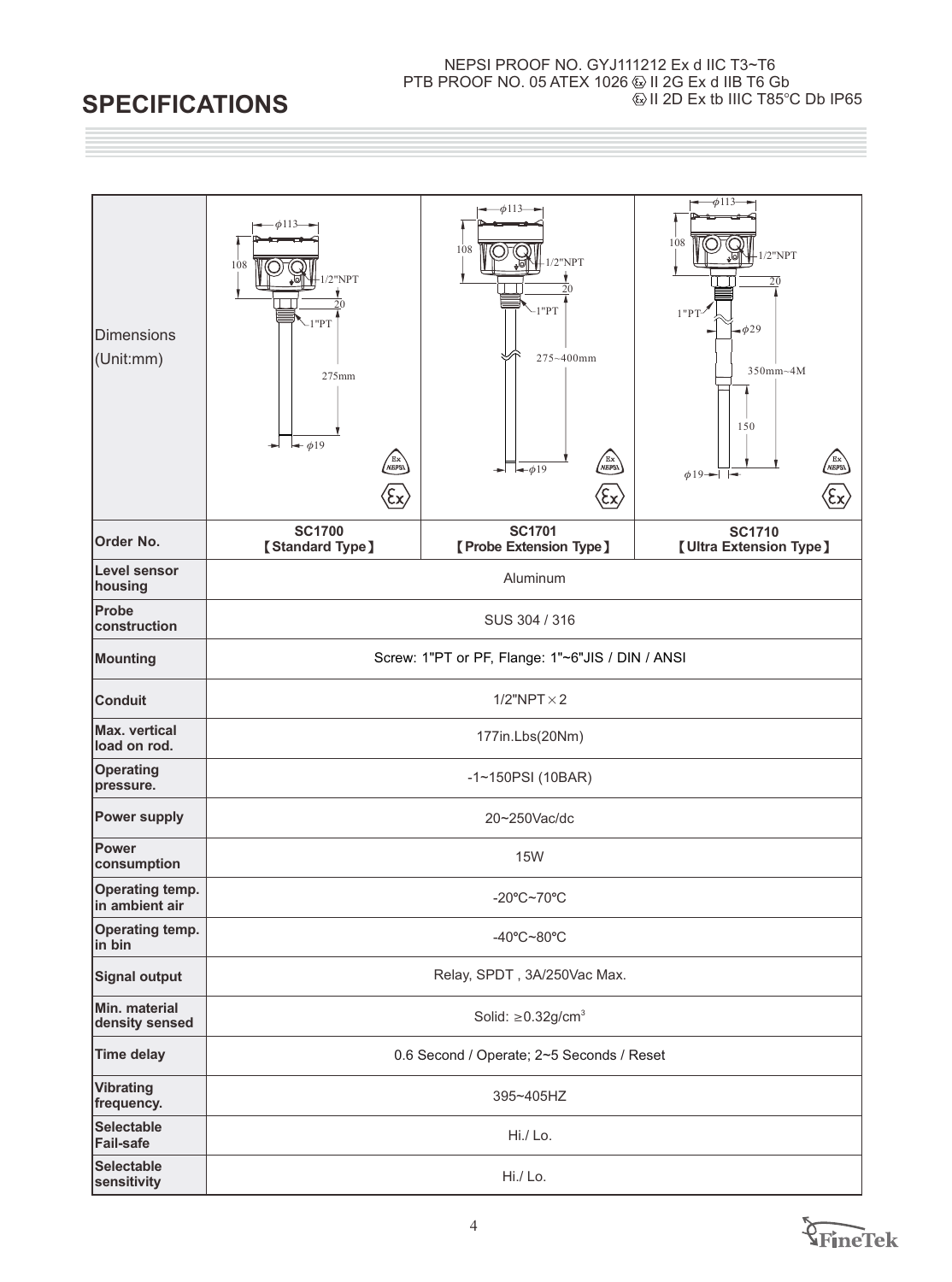## **Vertical Installation (Figure 1):**

- 1. Install the vibrating probe away from the inlet to avoid material impact or false readings.
- 2. Note the material flow pattern and place the vibrating probe in the appropriate position to avoid overflow.

#### **Horizontal Installation (Figure 2)**

- 1. Install the vibrating probe away from the inlet to avoid material impact. If this is unavoidable make use of a shield or barrier for protection.
- 2. Installing the vibrating probe at a 20 degree incline will optimize the results and increase sensitivity.
- 3. Keep the conduit facing downward to avoid moisture getting inside the housing.

#### **Notice:**

- 1. Users are advised to tighten the connection by using a spanner.
- 2. Do not bend the probe, put force on it or attempt to modify the probe length.
- 3. The maximum vertical pressure of the vibrating probe is 177in.Lbs (20Nm)



Figure 1



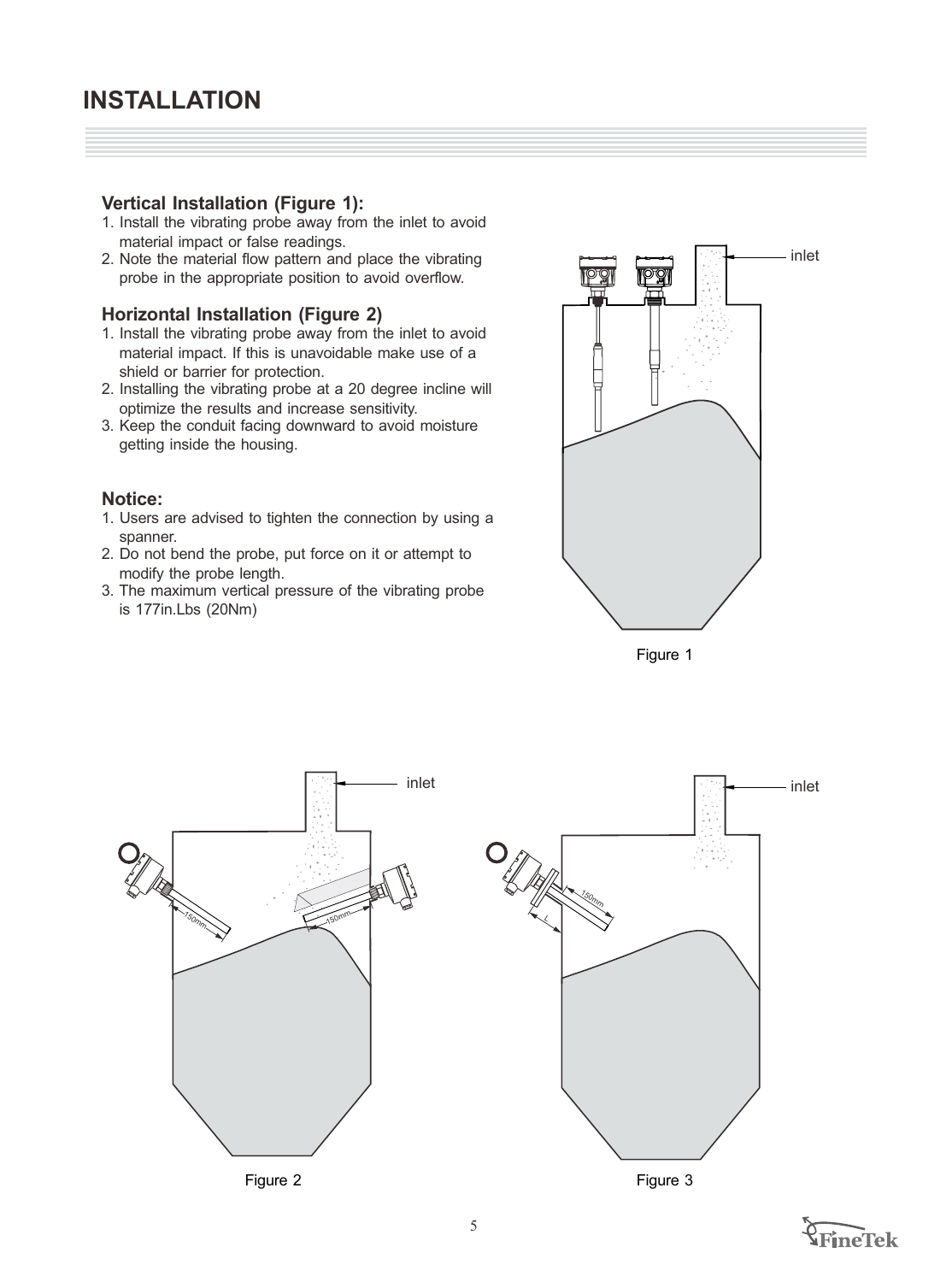#### SC2100X, SC2110X, SC2200X, SC2210X,SC2300X, SC2500X, SC1700X, SC1701X,SC1710X



# **Terminal Function**

- L+, N-: Power Supply
- NC, COM, No: Relay Output
- RT1, RT2: Remote-Test
- $\cdot \doteq$  : Ground Connection
- सम्मान: SSR(MOSFET) Output

# **Panel Function**

- PWR: Power Supply (Green Light)
- SIGNAL: Output Indication (Red Light)
- FSH: Power On. The signal lamp is on and the relay is conductive. While the vibrating probe senses the material, the signal lamp is off and relay is not conductive.
- FSL: Power On. The signal lamp is off and the relay is not conductive. While the probe senses the material, the signal lamp is on and relay is conductive.
- SENSITIVITY L: Low Sensitivity
- SENSITIVITY H: High Sensitivity

# **Sensitivity Adjustment**

1. SENSITIVITY: Located upside of PCB. When switching to H position, it has the highest sensitivity. When switching to L position, it has the lowest sensitivity. The original setting is at L position and users are able to adjust the sensitivity depends on the specific gravity of material.





# **Fail-Safe High / Low Protection**

#### **FSH (Fail-Safe High) Protection:**

Switch to FSH mode.

Normal Status: The signal lamp is on. It means that the vibrating probe does not sense the material and the relay is conductive. Failure: When the power shuts down, the signal lamp is off. It means that the vibrating probe is voided and the relay is not conductive.

#### **FSL (Fail-Safe Low) Protection:**

Switch to FSL mode.

Normal Status: The signal lamp is on. The vibrating probe senses the material and the relay is conductive.

Failure: When the power shuts down, the signal lamp is off. The vibrating probe is voided and the relay is not conductive.



9 H: High Sensitivity (Suitable for detecting low specific gravity material)

9 L : Low Sensitivity (Suitable for detecting low specific gravity material)

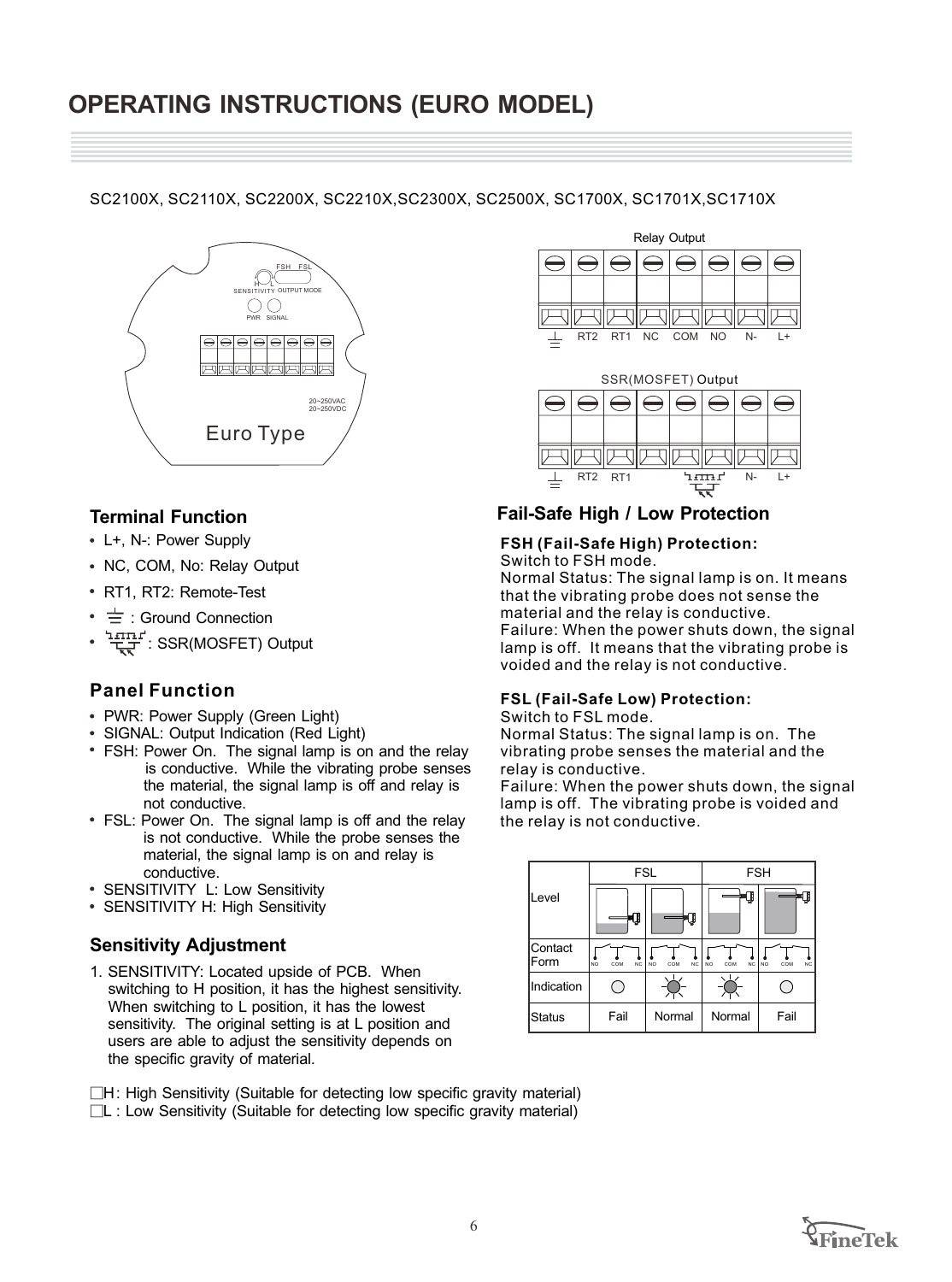SC2100X, SC2110X, SC2200X, SC2210X,SC2300X, SC2500X, SC1700X, SC1701X,SC1710X



# **Terminal Function**

- L+, N-: Power Supply
- NC, COM, No: Relay Output
- RT: Remote-Test
- $\cdot \equiv$  : Ground Connection
- $\overleftrightarrow{\mathbf{H}}$ : SSR(MOSFET) Output

# **Panel Function**

- PWR: Power Supply (Green Light)
- SIGNAL: Output Indication (Red Light)
- FSH: Power On. The signal lamp is on and the relay is conductive. While the vibrating probe senses the material, the signal lamp is off and relay is not conductive.
- FSL: Power On. The signal lamp is off and the relay is not conductive. While the probe senses the material, the signal lamp is on and relay is conductive.
- SENSITIVITY L: Low Sensitivity
- SENSITIVITY H: High Sensitivity

### **Sensitivity Adjustment**

1. SENSITIVITY: Located upside of PCB. When switching to H position, it has the highest sensitivity. When switching to L position, it has the lowest sensitivity. The original setting is at L position and users are able to adjust the sensitivity depends on the specific gravity of material.

9 H: High Sensitivity (Suitable for detecting low specific gravity material) □L : Low Sensitivity (Suitable for detecting low specific gravity material)



# **Fail-Safe High / Low Protection**

#### **FSH (Fail-Safe High) Protection:**

Switch to FSH mode.

Normal Status: The signal lamp is on. It means that the vibrating probe does not sense the material and the relay is conductive. Failure: When the power shuts down, the signal lamp is off. It means that the vibrating probe is voided and the relay is not conductive.

#### **FSL (Fail-Safe Low) Protection:**

Switch to FSL mode.

Normal Status: The signal lamp is on. The vibrating probe senses the material and the relay is conductive.

Failure: When the power shuts down, the signal lamp is off. The vibrating probe is voided and the relay is not conductive.

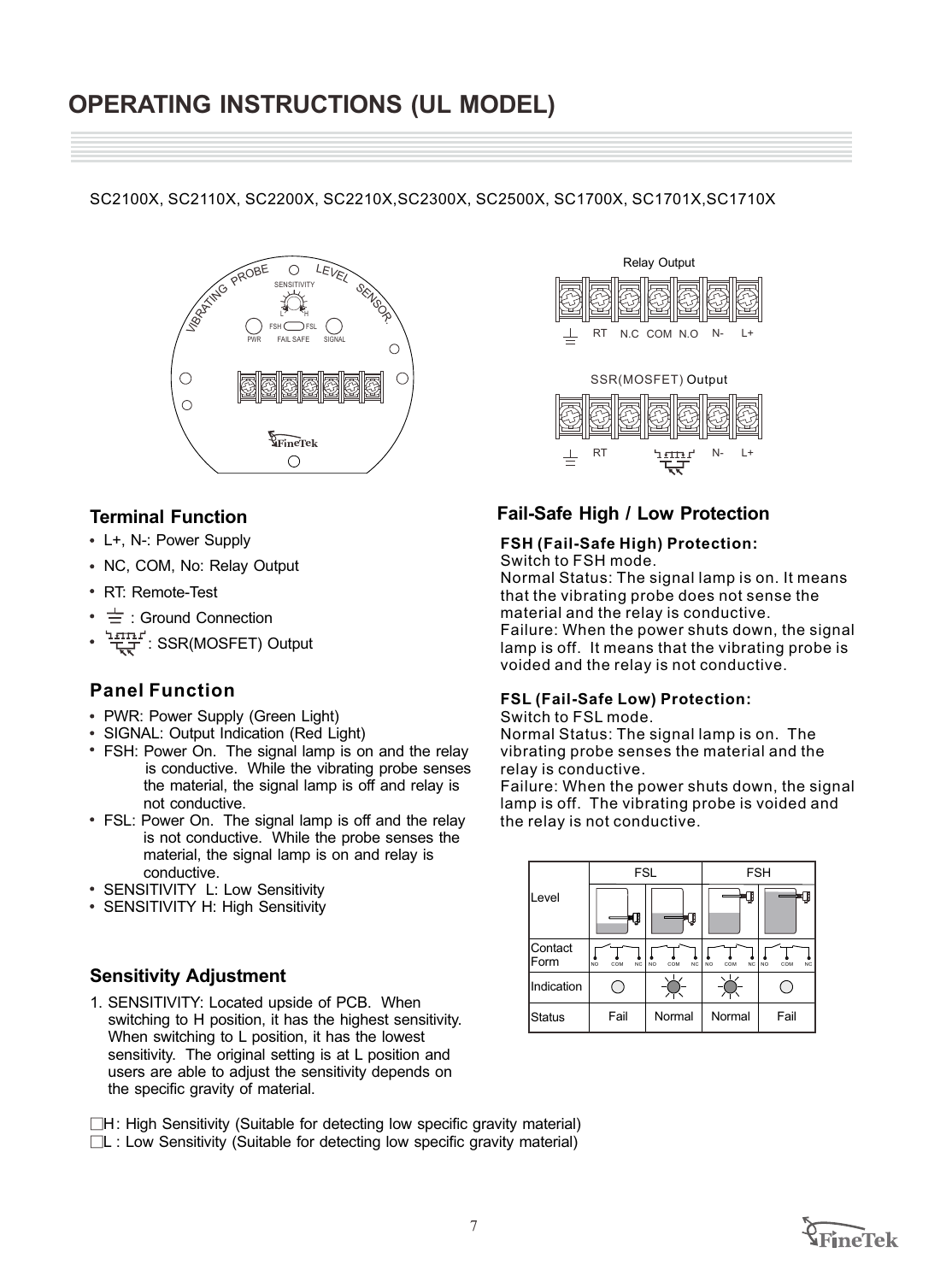# **HOW TO ORDER**



**0500:** below 500mm

**1000:** 501~1000mm

1500: 1001~1500mm  $\frac{1500}{1000}$  \$500mm per Unit

The letter A depicts lengths longer than 10m: A150 =15m, A200 = 20m

# **CHECK – before placing order**

1. Check the voltage.

.

2. Check the mounting positions.

3. Check the material specific gravity (S.G.) value.

4. Check whether any bridge block or vibrating motors are attached to the silo wall.

Length tolerance/margin of error : 65mm

Characteristics, specifications and dimensions are subject to change Please contact your nearest distributor for further information.